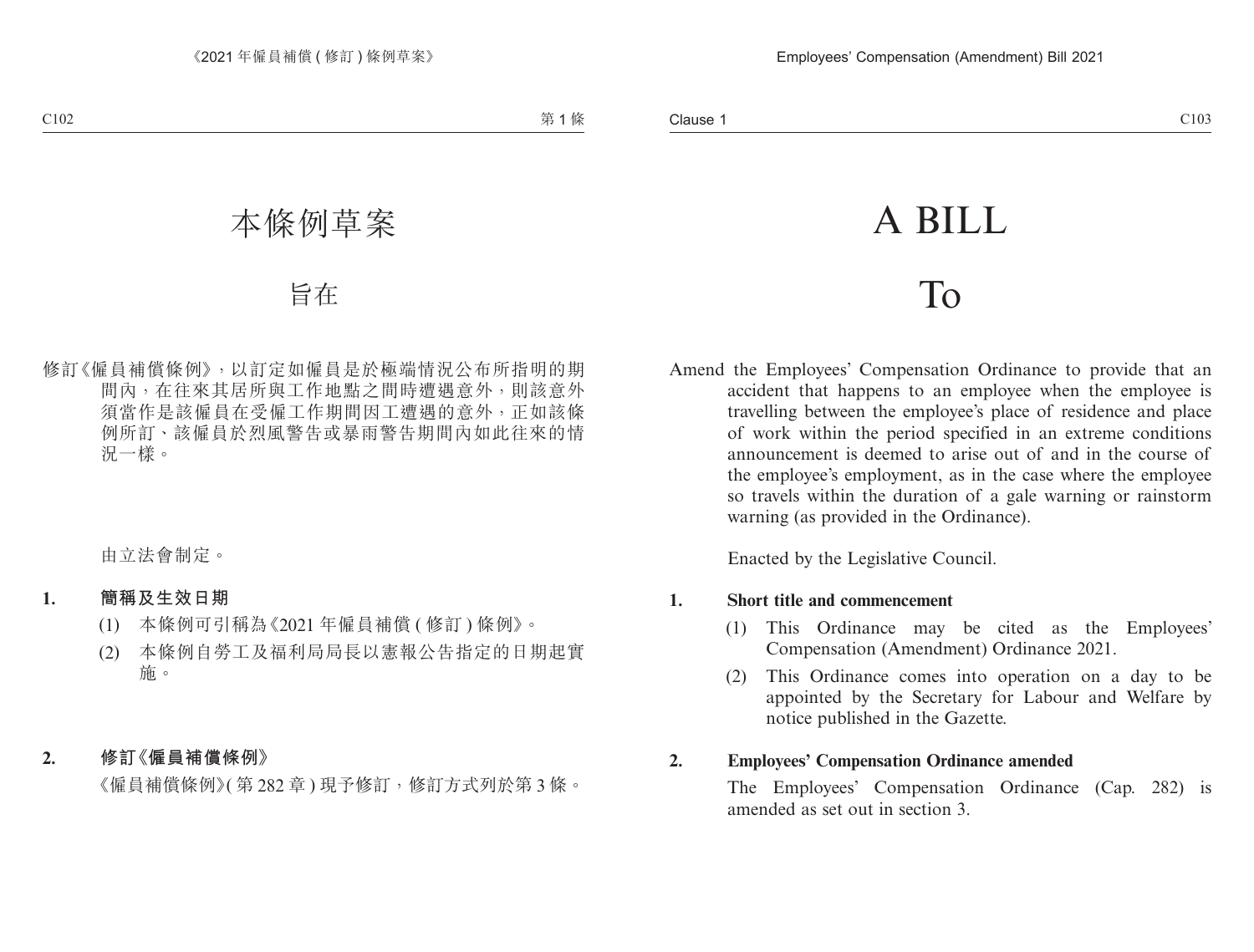- **3. Section 5 amended (employer's liability for compensation for death or incapacity resulting from accident)**
	- (1) Section 5(4)(f)—

#### **Repeal**

", or of a rainstorm warning"

### **Substitute**

"or rainstorm warning, or within the period (including any extended period) during which extreme conditions exist as specified in an extreme conditions announcement".

(2) After section  $5(4)(f)(B)$ —

### **Add**

- "(C) *extreme conditions announcement* (極端情況公布) means an announcement made by the Chief Secretary for Administration stating the existence of extreme conditions that arise from a super typhoon or other natural disaster of a substantial scale during the period (including any extended period) specified in the announcement;
- (D) *super typhoon* (超強颱風) means a typhoon that has a maximum sustained wind speed of 185 km/h or above near its centre;".